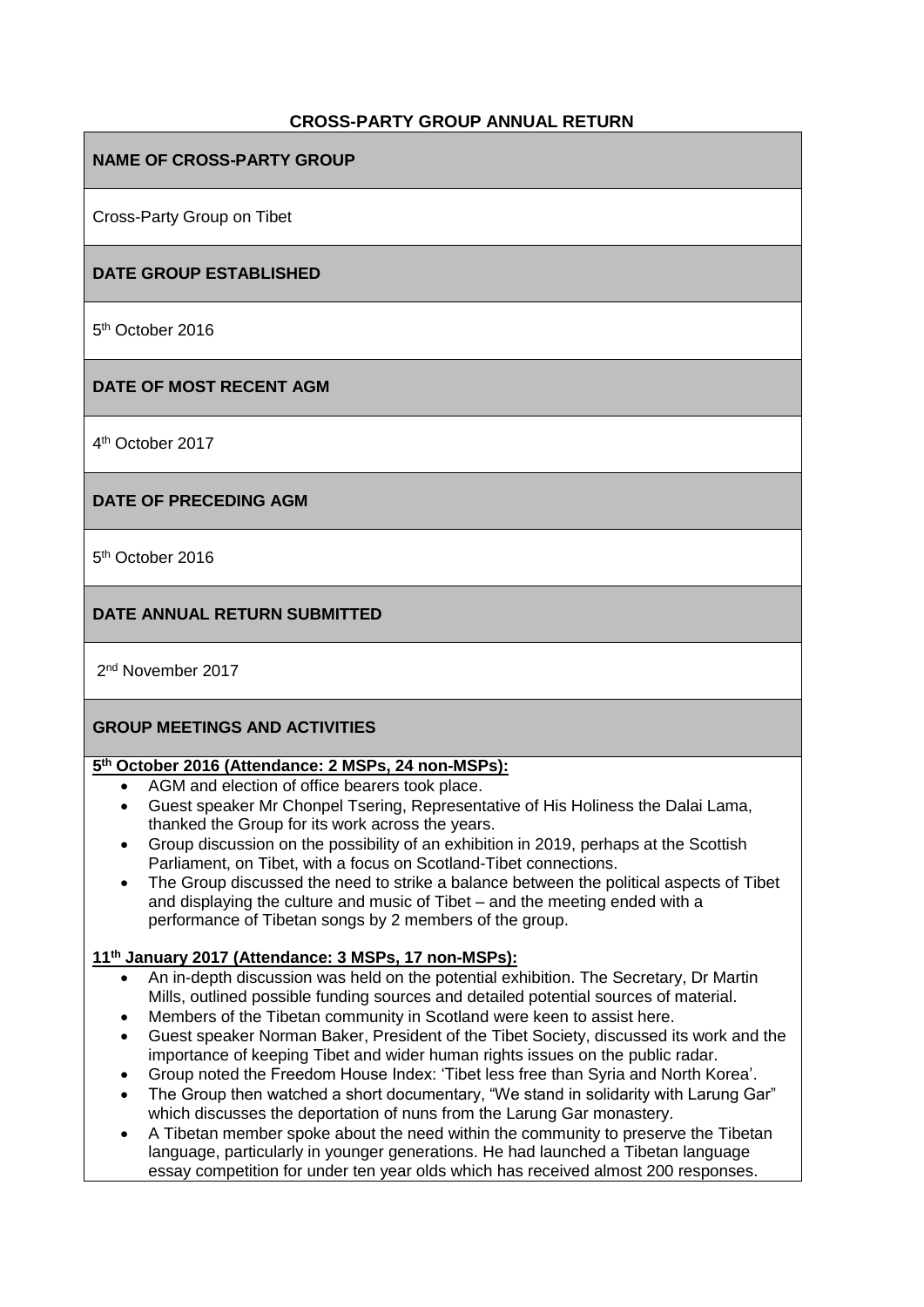### **19th April 2017 (Attendance: 2 MSPs, 15 non-MSPs):**

- Update on proposed exhibition from Dr Martin Mills, who confirmed offers of material had been received from many organisations, including the National Museum of Scotland.
- David Hudson reported on the recent Uprising Day event in Edinburgh on 10<sup>th</sup> March.
- Guest speakers Ed and Marian Shoote gave a presentation on their recent bike tour in Tibet. The presentation and photographs were well-received by the Group.

#### **21st June 2017 (Attendance: 1 MSP, 20 non-MSPs):**

Showing of "Akong: A Remarkable Life". Attended by invited guests from Samye Ling.

#### **Other:**

- The CPG website [\(www.scotlandtibet.wordpress.com\)](http://www.scotlandtibet.wordpress.com/) contains much information.
- Its regular "Tibet News" bulletin receives almost 500 hits each month from people in 47 countries and is the only such bulletin produced worldwide.
- The CPG publishes briefings on a range of important matters with another, *'Mass Relocations and Nomad Settlement on the Tibetan Plateau',* due for publication soon.
- Convener Linda Fabiani MSP wrote to the UK Minister of State for Asia and the Pacific expressing the Group's concerns of interference from the People's Republic of China Government regarding the reincarnation of His Holiness the Dalai Lama.

## **MSP MEMBERS OF THE GROUP**

Linda Fabiani MSP, Scottish National Party Ross Greer MSP, Scottish Green Party Angus MacDonald MSP, Scottish National Party Christina McKelvie MSP, Scottish National Party Jeremy Balfour MSP, Scottish Conservative Party Richard Lyle MSP, Scottish National Party Willie Rennie MSP, Scottish Liberal Democrats

### **NON-MSP MEMBERS OF THE GROUP**

| Individuals   | Dr Martin Mills - Secretary<br>David Lloyd Hudson - Treasurer<br>William Caola<br><b>Bruce Clark</b><br>Roger Eames<br>Jackie Fordyce<br>Linda Hendry<br>Elizabeth Lindsey<br>Laura Mackie<br>Samantha May<br>lain Thom<br>Kirsteen Currie<br>Dr Sam Pehrson<br>Sarah Schroeder<br>Oskar Bengtsson<br>Svenja Sender |
|---------------|---------------------------------------------------------------------------------------------------------------------------------------------------------------------------------------------------------------------------------------------------------------------------------------------------------------------|
| Organisations | University of Aberdeen<br>Scottish Centre for Himalayan Research<br>United Nations of a Free Tibet<br><b>Tibet Support Group Grampian</b>                                                                                                                                                                           |